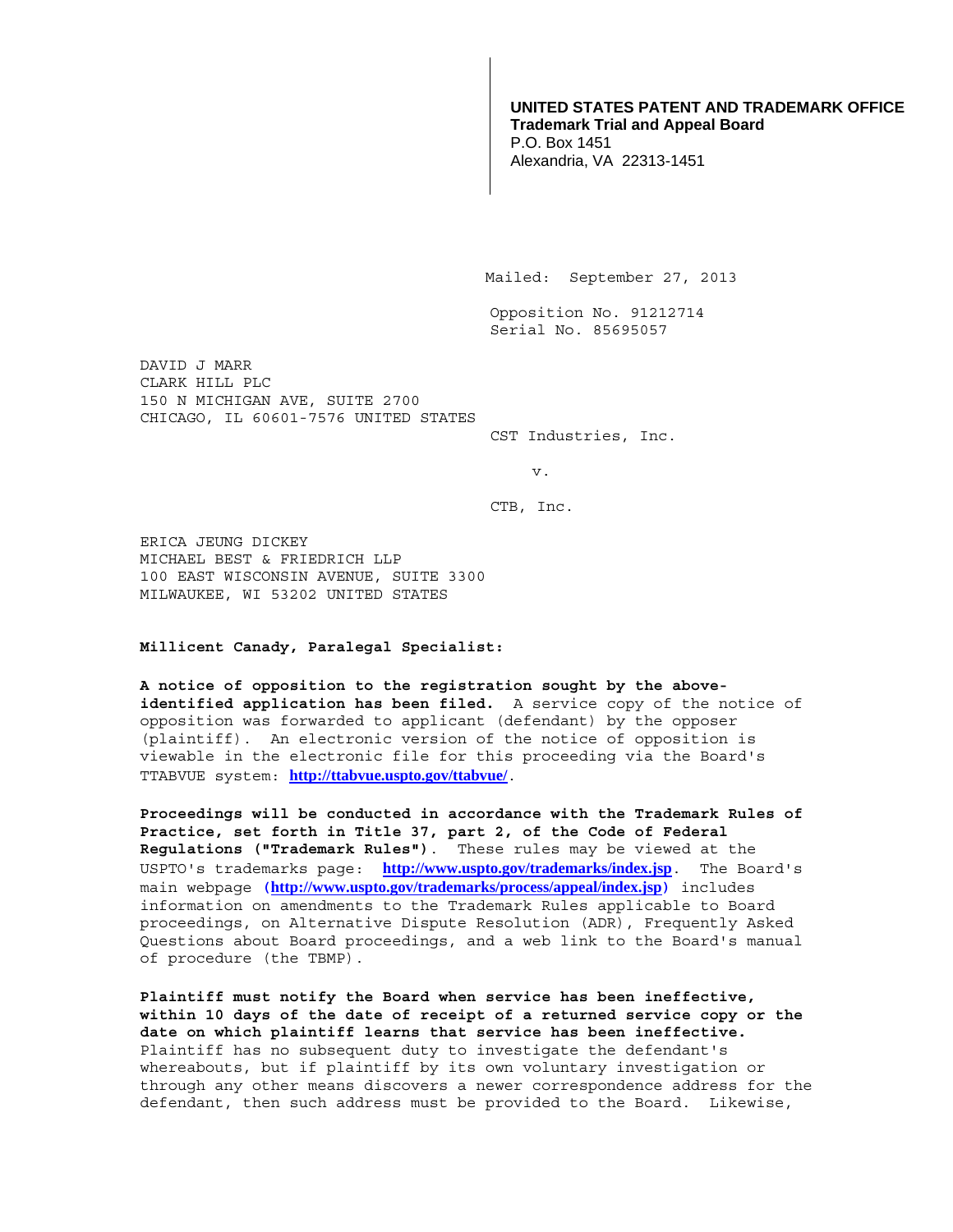Opposition No. 91212714

if by voluntary investigation or other means the plaintiff discovers information indicating that a different party may have an interest in defending the case, such information must be provided to the Board. The Board will then effect service, by publication in the Official Gazette if necessary. *See* Trademark Rule 2.118. In circumstances involving ineffective service or return of defendant's copy of the Board's institution order, the Board may issue an order noting the proper defendant and address to be used for serving that party.

**Defendant's ANSWER IS DUE FORTY DAYS after the mailing date of this order.** (*See* Patent and Trademark Rule 1.7 for expiration of this or any deadline falling on a Saturday, Sunday or federal holiday.) **Other deadlines the parties must docket or calendar are either set forth below (if you are reading a mailed paper copy of this order) or are included in the electronic copy of this institution order viewable in the Board's TTABVUE system at the following web address: http://ttabvue.uspto.gov/ttabvue/**.

Defendant's answer and any other filing made by any party must include proof of service. *See* Trademark Rule 2.119. **If they agree to, the parties may utilize electronic means, e.g., e-mail or fax, during the proceeding for forwarding of service copies.** *See* Trademark Rule 2.119(b)(6).

The parties also are referred in particular to Trademark Rule 2.126, which pertains to the form of submissions. **Paper submissions, including but not limited to exhibits and transcripts of depositions, not filed in accordance with Trademark Rule 2.126 may not be given consideration or entered into the case file.**

| Time to Answer                          | 11/6/2013  |
|-----------------------------------------|------------|
| Deadline for Discovery Conference       | 12/6/2013  |
| Discovery Opens                         | 12/6/2013  |
| Initial Disclosures Due                 | 1/5/2014   |
| Expert Disclosures Due                  | 5/5/2014   |
| Discovery Closes                        | 6/4/2014   |
| Plaintiff's Pretrial Disclosures        | 7/19/2014  |
| Plaintiff's 30-day Trial Period Ends    | 9/2/2014   |
| Defendant's Pretrial Disclosures        | 9/17/2014  |
| Defendant's 30-day Trial Period Ends    | 11/1/2014  |
| Plaintiff's Rebuttal Disclosures        | 11/16/2014 |
| Plaintiff's 15-day Rebuttal Period Ends | 12/16/2014 |

**As noted in the schedule of dates for this case, the parties are required to have a conference to discuss: (1) the nature of and basis for their respective claims and defenses, (2) the possibility of settling the case or at least narrowing the scope of claims or defenses, and (3) arrangements relating to disclosures, discovery and introduction of evidence at trial, should the parties not agree to settle the case.** *See* Trademark Rule 2.120(a)(2). Discussion of the first two of these three subjects should include a discussion of whether the parties wish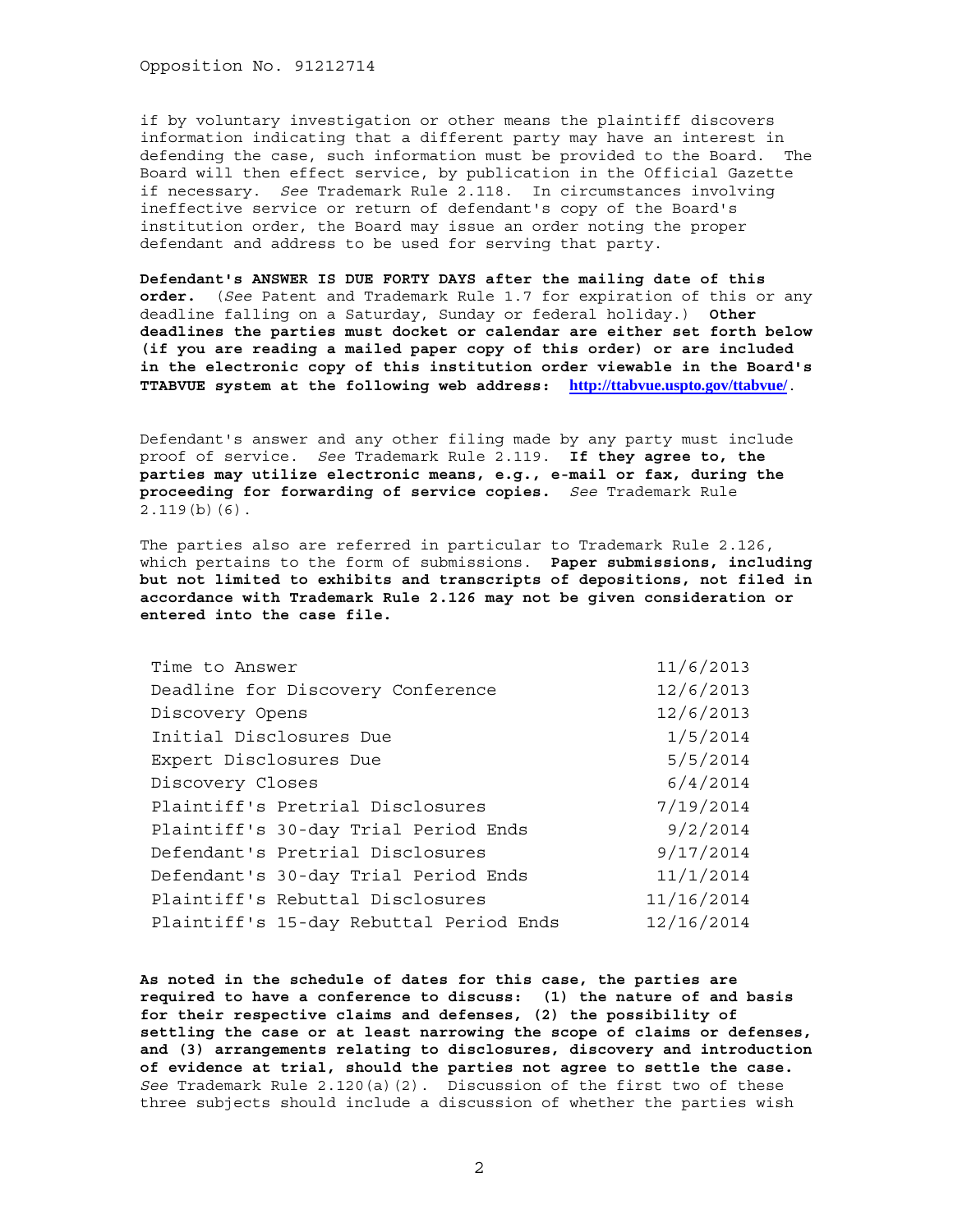Opposition No. 91212714

to seek mediation, arbitration or some other means for resolving their dispute. Discussion of the third subject should include a discussion of whether the Board's Accelerated Case Resolution (ACR) process may be a more efficient and economical means of trying the involved claims and defenses. Information on the ACR process is available at the Board's main webpage. Finally, if the parties choose to proceed with the disclosure, discovery and trial procedures that govern this case and which are set out in the Trademark Rules and Federal Rules of Civil Procedure, then they must discuss whether to alter or amend any such procedures, and whether to alter or amend the Standard Protective Order (further discussed below). Discussion of alterations or amendments of otherwise prescribed procedures can include discussion of limitations on disclosures or discovery, willingness to enter into stipulations of fact, and willingness to enter into stipulations regarding more efficient options for introducing at trial information or material obtained through disclosures or discovery.

The parties are required to conference in person, by telephone, or by any other means on which they may agree. A Board interlocutory attorney or administrative trademark judge will participate in the conference, upon request of any party, provided that such participation is requested no later than ten (10) days prior to the deadline for the conference. *See* Trademark Rule 2.120(a)(2). The request for Board participation must be made through the Electronic System for Trademark Trials and Appeals (ESTTA) or by telephone call to the interlocutory attorney assigned to the case, whose name can be found by referencing the TTABVUE record for this case at **http://ttabvue.uspto.gov/ttabvue**/. The parties should contact the assigned interlocutory attorney or file a request for Board participation through ESTTA only after the parties have agreed on possible dates and times for their conference. Subsequent participation of a Board attorney or judge in the conference will be by telephone and the parties shall place the call at the agreed date and time, in the absence of other arrangements made with the assigned interlocutory attorney.

**The Board's Standard Protective Order is applicable to this case, but the parties may agree to supplement that standard order or substitute a protective agreement of their choosing, subject to approval by the Board.** The standard order is available for viewing at: http://www.uspto.gov/trademarks/process/appeal/guidelines/stndagmnt.jsp. Any party without access to the web may request a hard copy of the standard order from the Board. The standard order does not automatically protect a party's confidential information and its provisions must be utilized as

needed by the parties. *See* Trademark Rule 2.116(g).

**Information about the discovery phase of the Board proceeding is available in chapter 400 of the TBMP. By virtue of amendments to the Trademark Rules effective November 1, 2007, the initial disclosures and expert disclosures scheduled during the discovery phase are required only in cases commenced on or after that date.** The TBMP has not yet been amended to include information on these disclosures and the parties are referred to the August 1, 2007 Notice of Final Rulemaking (72 Fed. Reg. 42242) posted on the Board's webpage. The deadlines for pretrial disclosures included in the trial phase of the schedule for this case also resulted from the referenced amendments to the Trademark Rules, and also are discussed in the Notice of Final Rulemaking.